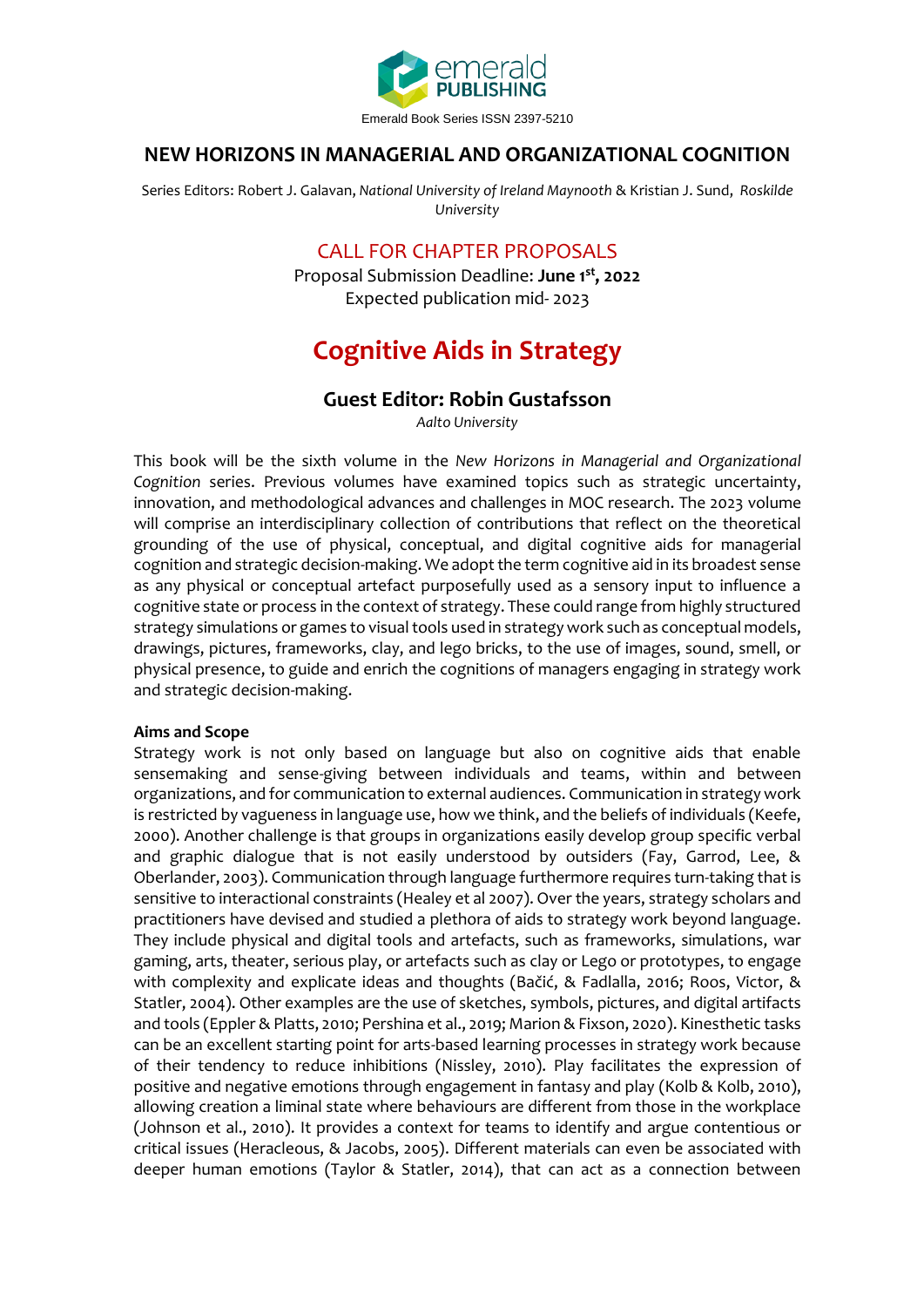artefacts and the organization (Rafaeli & Vilnai-Yavetz, 2004). Cognitive aids in strategy could also include conceptual and abstract models and frameworks recognized and shared by managers. Cognitive aids can enable individuals to explicate or simplify complex issues, support attention, enhance perceptual processing and memorizing, attend to what other are saying, and to be more receptive to learn (Dehane, 2020). Cognitive aids thus focus attention, trigger curiosity, enable individuals to understand, and express themselves, in complementary or other ways than verbal.

We want to encourage papers exploring new horizons of socio-cognitive and sociopsychological research as it relates to cognitive aids, artefacts, and tools (other than purely language). Major theoretical areas of interest could include attention, attribution, decision making, sensemaking, identity, ideology, information processing, creativity, learning, memory, mental representations and images, categories, cognitive frames, perceptual and interpretive processes, social construction, social dilemmas, and change.

Chapters selected for inclusion in this volume of *New Horizons in Managerial and Organizational Cognition* will offer variously state-of-the-art applications of MOC-related theories to the domain of aids in strategic decision-making. We encourage critical reflection and theoretical or methodological advances. We are open to both conceptual and empirical work, and to both qualitative and quantitative work. Chapters should present sufficient depth in cognition literatures. We are open to studies that advance knowledge through the application of an established cognition theory or method to novel aids and artefact contexts, or, that advance knowledge of cognition theory or method in the context of the use of artefacts (where the primary contribution will be to cognition theory/method literature). We encourage authors to be clear in relation to their objectives in this regard.

#### **References**

Bačić, D., & Fadlalla, A. (2016). Business information visualization intellectual contributions: An integrative framework of visualization capabilities and dimensions of visual intelligence. *Decision Support Systems, 89*, 77-86.

Dehaene, S. (2021). *How we learn: Why brains learn better than any machine... for now*. Penguin.

Eppler, M. J., & Platts, K. W. (2009). Visual strategizing: the systematic use of visualization in the strategic-planning process. *Long Range Planning, 42*(1), 42-74.

Fay, N., Garrod, S., Lee, J., & Oberlander, J. (2003). Understanding interactive graphical communication. In *Proceedings of the Annual Meeting of the Cognitive Science Society* (Vol. 25, No. 25).

Healey, P. G., Swoboda, N., Umata, I., & King, J. (2007). Graphical language games: Interactional constraints on representational form. *Cognitive science, 31*(2), 285-309.

Jacobs, C. D., & Heracleous, L. T. (2005). Answers for questions to come: reflective dialogue as an enabler of strategic innovation. *Journal of Organizational Change Management, 18*(4), 338-352.

Johnson, G., Prashantham, S., Floyd, S. W., & Bourque, N. (2010). The ritualization of strategy workshops. *Organization Studies, 31*(12), 1589-16

Kolb, A. Y., & Kolb, D. A. (2010). Learning to play, playing to learn: A case study of a ludic learning space. *Journal of Organizational Change Management, 23*(1), 26-50.